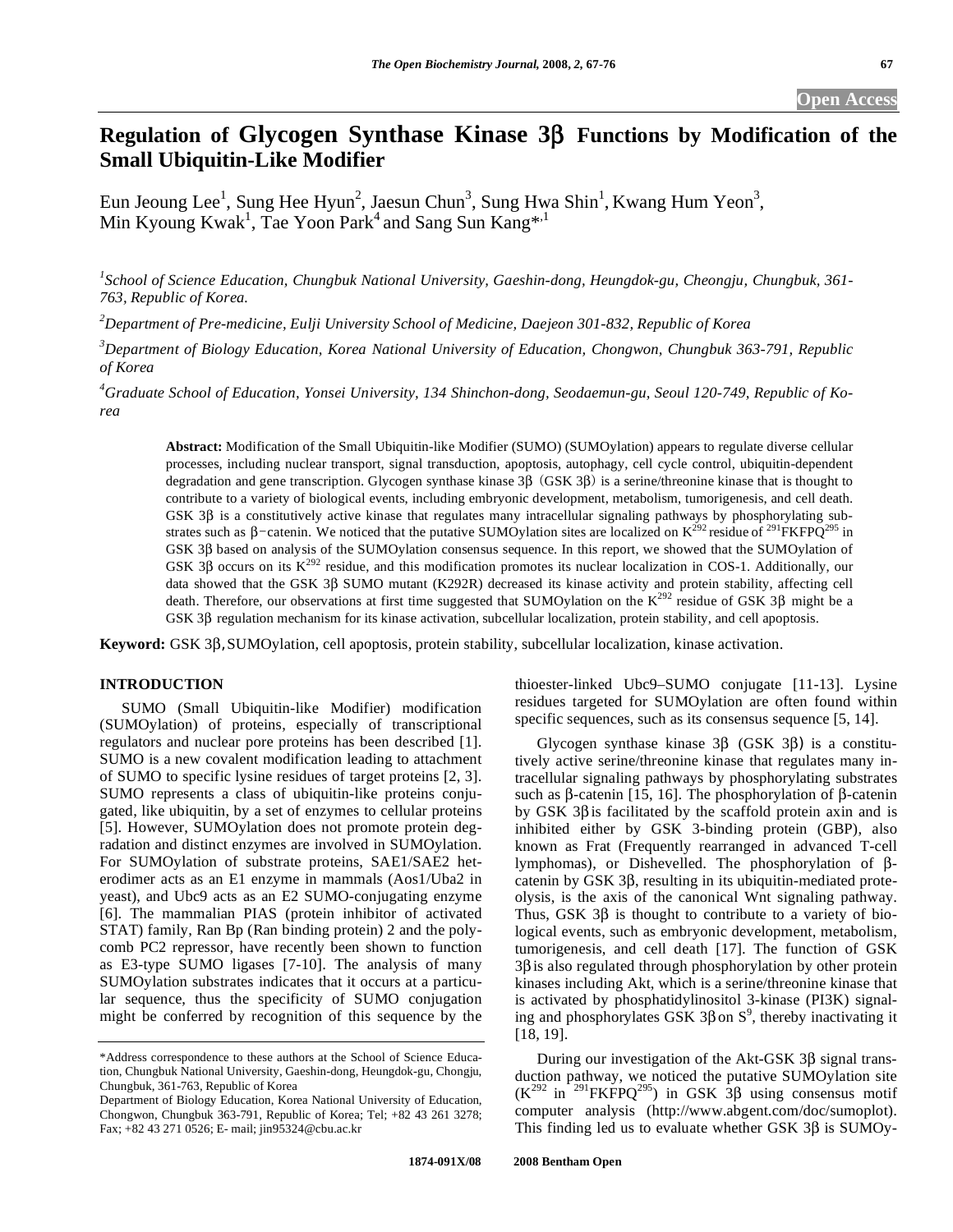lated or not. And then, we observed the SUMOylation of GSK 3 $\beta$  with *in vitro* or *in vivo* SUMOylation assay. Additionally, we identified that the SUMOylation site of GSK  $3\beta$ is the  $K^{292}$  residue using site directed mutagenesis analysis. We also characterized the biological significances of GSK  $3\beta$  SUMOylation using a GSK  $3\beta$  kinase assay, confocal microscopy and FACS analysis. Therefore, in this article, our data suggest that SUMOylation in GSK  $3\beta$  is one of the regulation mechanisms for kinase activity, protein stability, and nuclear localization, as well as affecting cell apoptosis. Even though it is unclear how SUMOylation of GSK  $3\beta$  occurs in the cell, we suggest here that SUMOylation on the  $K^{292}$  residue of GSK 3 $\beta$  seems to be a new mechanism for its functional regulation.

### **MATERIALS AND METHODS**

#### **Cell Culture**

 COS-1 was purchased from ATCC (Manassas, VA, USA). Media and supplements were obtained from GIBCO (Grandisland, NY, USA). The cell line was maintained in Dulbecco's Modified Essential Medium (DMEM) containing 10% heat inactivated (for 30 min at 56 $\degree$ C) fetal bovine serum (FBS), 100U potassium penicillin/ml, 100 μg streptomycin/ml, 2 mM glutamine and 20 mM sodium bicarbonate. The cells were incubated at 5%  $CO<sub>2</sub>$ , 95 % humidity and  $37^{\circ}$ C and growth medium changed every 3 days. SUMO fusion protein was obtained from Calbiochem (Grandisland, NY). Wild type human GSK  $3\beta$  was purchased in Ha- or GST-tagged mammalian expression vector (GeneCopoeia Co. CA, USA).

## **Antibodies**

 Monoclonal antibody against the Ha epitope or GST was purchased from Santa Cruz Biotech. Inc. (Santa Cruz, CA, USA). Antibodies against GSK  $3\beta$  or human Tau specific antibody were purchased from Santa Cruz Biotech. Inc. (Santa Cruz, CA, USA). actin antibody was purchased from Cell Signaling Technology, Inc. (Cell Siganling Co. MA, USA). Antibodies against Tau 422 Ser phosphor was purchased from Calbiochem. (La Jolla, CA, Germany). Antibodies against SUMO-1 was purchased from ABGENT ( San Diego, CA, USA).

#### **Site-Directed Mutagenesis of GSK 3**

To generate GSK  $3\beta$ , K292R, and K340R (UP; 5'-aac tac aca gaa ttt aGG ttc cct caa att aag gca-3', Down; 5'-aat ttg agg gaa CCt aaa ttc tgt gta gtt tgg gtt-3) and (UP; 5'- cgg gac cca aat gtc aGG cta cca aat ggg cga gac-3', Down 5'- ccc att tgg tag CCt gac att tgg gtc ccg taa ttc-3) from GSK  $3\beta$  were used [20] with a "Chameleon" double-stranded site-directed mutagenesis kit (Stratagene, CA, USA), according to the manufacturer's instructions. Every mutation was confirmed by DNA sequencing.

#### **GSK 3 Expression Vector Transfection and Purification**

For mammalian expression, Ha-GSK  $3\beta$  wt or GSK  $3\beta$ SUMO mutant construct were transfected into COS-1 cells using the lipofectin transfection method (Gibco-BRL Co). Transfected cells  $(2x10^7)$  were lysed in RIPA lysis buffer. Anti-Ha monoclonal antibody was incubated with 1000 μl of pre-cleaned cell lysate and precipitated with protein A agarose beads. The beads were then washed three times with excess cell lysis buffer and the final pellet used for the immuno assay to detect SUMOyaltion. Western blots were performed with anti-SUMO-1 antibody to detect the presence of SUMO [3, 21]. To detect the phosphorylation of GSK  $3\beta$  $T^{216}$  residue, an anti-216 Tyr phospho Ab (La Jolla, CA, Germany) was used.

#### **Double Immunofluorescence Microscopy**

 COS-1 cells were plated at a low confluence (~30%) on two-well Lab-Tek Permanox slides (Nalgene Nunc International, Naperville, IL) and transiently transfected with Ha – GSK 3 $\beta$  wt or Ha-GSK 3 $\beta$  SUMO mutant (K292R) plasmid using the lipofectamine procedure. Cells were starved for 36 h and subsequently treated with 10% calf serum for 15 h. At no time did cell confluency exceed 60%. Cells were fixed, permeabilized, and processed for indirect double immunofluorescence microscopy as described previously, with minor modifications. Cells were blocked in normal goat and diluted (1:30) in PBS for 15 min, then incubated with affinity-purified, anti- antibodies at 1:150 dilution in combination with a 1:1000 dilution of murine SUMO-1 monoclonal antibodies (ABGENT, San Diego, CA, USA), anti- GSK  $3\beta S^9$ residue, an anti-9 Ser phospho Ab (purchased from Cell Siganling Co. MA, USA), or Ha monoclonal antibodies (Santa Cruz, CA, USA) at room temperature for 1-2 h on a rocking platform. Washed slides were then incubated for 1 h at room temperature with 1:150 dilutions of both anti-rabbit fluorescein isothiocyanate-conjugated secondary antibody (Molecular Probes Inc. OR, USA) and Texas red-conjugated goat anti-rabbit secondary antibody (Molecular Probes Inc. CA, USA). Slides were washed and then mounted with Vectashield mounting medium (Vector Laboratories Inc. CA, USA) and examined using Leica TCS SPII AOBS in The Core Facility of Chungbuk National University [20].

#### **Expression and Purification of Recombinant Proteins**

GST tagged GSK  $3\beta$  wt was purchased from GeneCopia TM and its SUMO mutant (K292R) was cloned with the same primer set used for generation of mammalian SUMO mutants. GST tagged protein was expressed in *Escherichia coli* BL21 and purified with GST-agarose beads according to the manufacturer's instruction (Amersham Biosciences Co). Purified proteins were used for the SUMOylation assay substrate protein.

#### **In vitro SUMO-1 Conjugation Assay**

 SUMO-1 conjugation assay was performed *in vitro* using the SUMO assay kit purchased from Corgen Inc (Taipei, Taiwan), according to the manufacturer's recommended protocol. One microgram of purified GST-tagged GSK  $3\beta$  mutants were mixed with 250 ng of Ubc9, 125 ng of Aos1/Uba2, with or without 2  $\mu$ g of SUMO-1, then incubated for 2 hr at 30°C in the presence of 50 mM Tris [pH 7.5], 5 mM MgCl2, with or without (for the negative control)  $2 \text{ mM ATP}$  in a  $20 \text{ µl}$  volume. Reactions were stopped with SDS-PAGE sample buffer and SUMO conjugates separated by SDS-PAGE and analyzed by western blotting using the mouse monoclonal antibody against SUMO-1 to detect GSK  $3\beta$  [3]. The relative optical density (OD) was measured by image analysis of the dried SDS-PAGE gel using the Fuji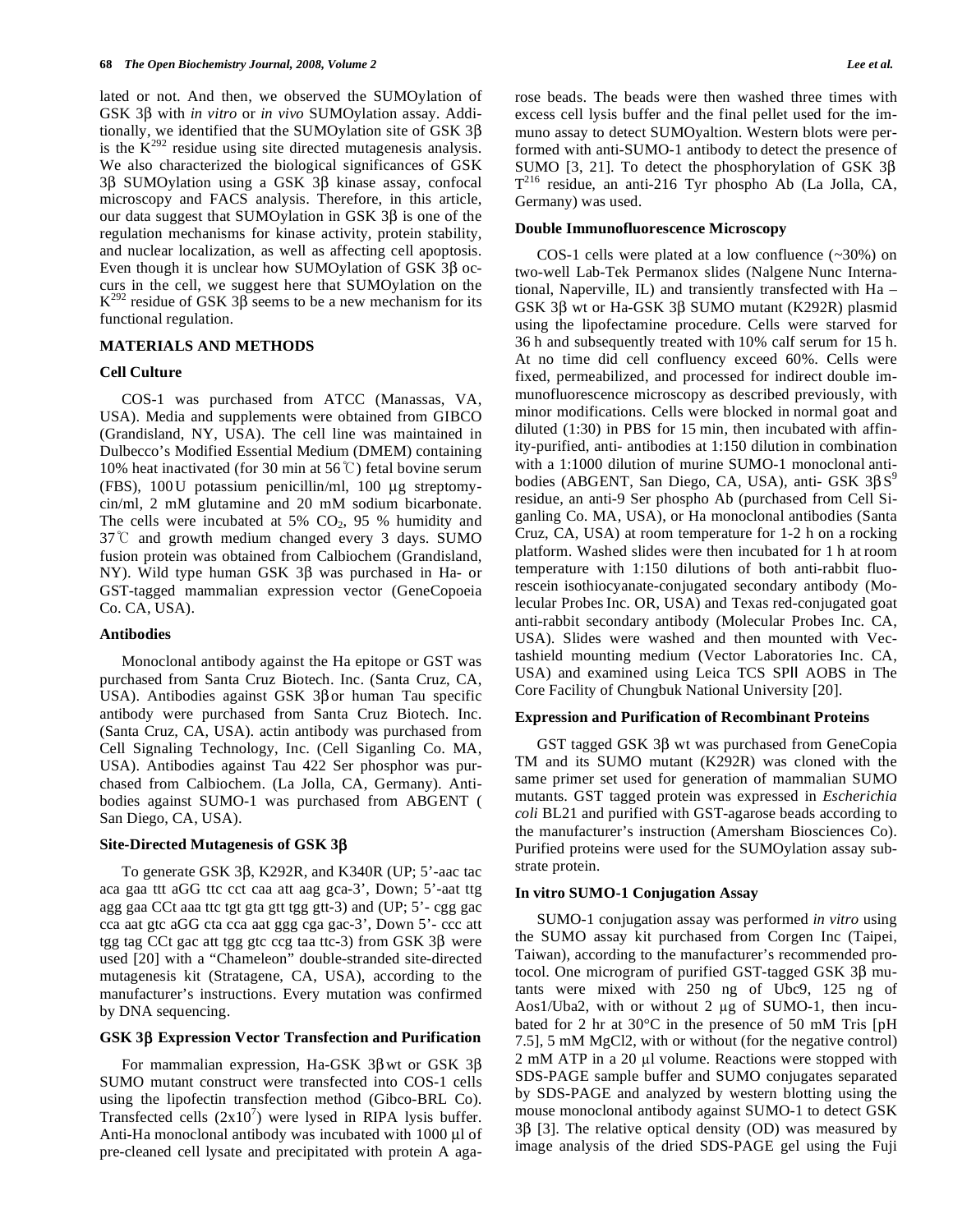Image Quant software (Fujifilm, Tokyo, Japan), according to the manufacturer's instructions.

## **GSK 3 Kinase Assay**

 Human Tau protein was purchased from Biomol (CA, USA). GSK  $3\beta$  kinase assays were performed for 30 minutes at 30  $\degree$ C in a 25-µl reaction volume containing [20 mM HEPES, pH 7.2, 10 mM  $MgCl<sub>2</sub>$ , 10 mM  $MnCl<sub>2</sub>$ , 1 mM dithiothreitol, 0.2 mM EGTA, and 1 μg phosphatidylserine], and  $1\mu$ g human Tau protein as a GSK 3 $\beta$  substrate protein. The phosphorylated Tau protein was detected using a Western blot with Tau  $S^{422}$  phosphor specific antibody, purchased from Calbiochem (La Jolla, CA, Germany).

# **Protein Stability Experiments**

COS-1 cells  $(2.5 \times 10^5 \text{ cells per well})$  in 10cm plates were transfected with 1.0 μg of expression vector with Ha-GSK  $3\beta$  wt or SUMO mutant plasmid. The medium was replaced with medium containing 200 μg/ml cycloheximide 36 h after transfection (0-h time point). Cell lysates were harvested at 0, 8, 16, and 24 h then analyzed by immunoprecipitation and Western blotting using anti-Ha antibodies, and assayed in five time repeats. The relative optical density (OD) was measured by image analysis of the dried SDS-PAGE gel with the Fuji Image Quant software (Fujifilm, Tokyo, Japan), according to the manufacturer's instructions.

#### **Glycogen Synthase Kinase 3** β **(GSK 3**β**) domain and putative SUMOyltion site A**



## **Fig. (1). GSK 3 functional domain and SUMOylation.**

The Glycogen synthase kinase 3B (GSK 3B) functional domains (its protein kinase and FRAT/Axin binding domain) and the putative SU-MOylation site  $(K^{292}$  in <sup>291</sup>FKFPQ<sup>295</sup>) is indicated (A). GSK 3 $\beta$ SUMO mutant (K292R) was constructed by site directed mutagenesis. GSK 3 SUMO mutant (K292R) was inserted into GST fusion (for bacteria) and Ha fusion (for cell line) expression vectors. (**B**) GSK 3 wild type (wt) protein that was purified from *E. coli* was incubated with a SUMOylation assay kit (See Material and method). For the negative control, the same assay conditions were used without ATP (right lane). A western blot of the same sample was performed with GSK 3 monoclonal antibody to monitor the protein amount in the experiment (at bottom). SUMOylated GSK 3B, as several high molecular weight protein bands, was indicated. (C) A western bolt of the immunopurified GSK 3B from COS-1 was performed using the SUMO-1 specific antibody. SUMOylation of GSK  $3\beta$  was detected as high molecular weight protein bands, as indicated (left lane). For the negative control, an unrelated mouse antibody was used (right lane). To monitor the total protein amount to be used in the cell lysates, the western blot was performed with actin monoclonal antibody (bottom). **(D**) Confocal microscopic analysis of endogenous GSK 3 $\beta$  wt (green color) and SUMO-1 (red color). GSK 3 was detected in both the cytoplasm and nuclear region. The SUMO-1 modification proteins were mainly detected in the nuclear region (yellow color). All the figures in this article represent results from three experiments repeated independently.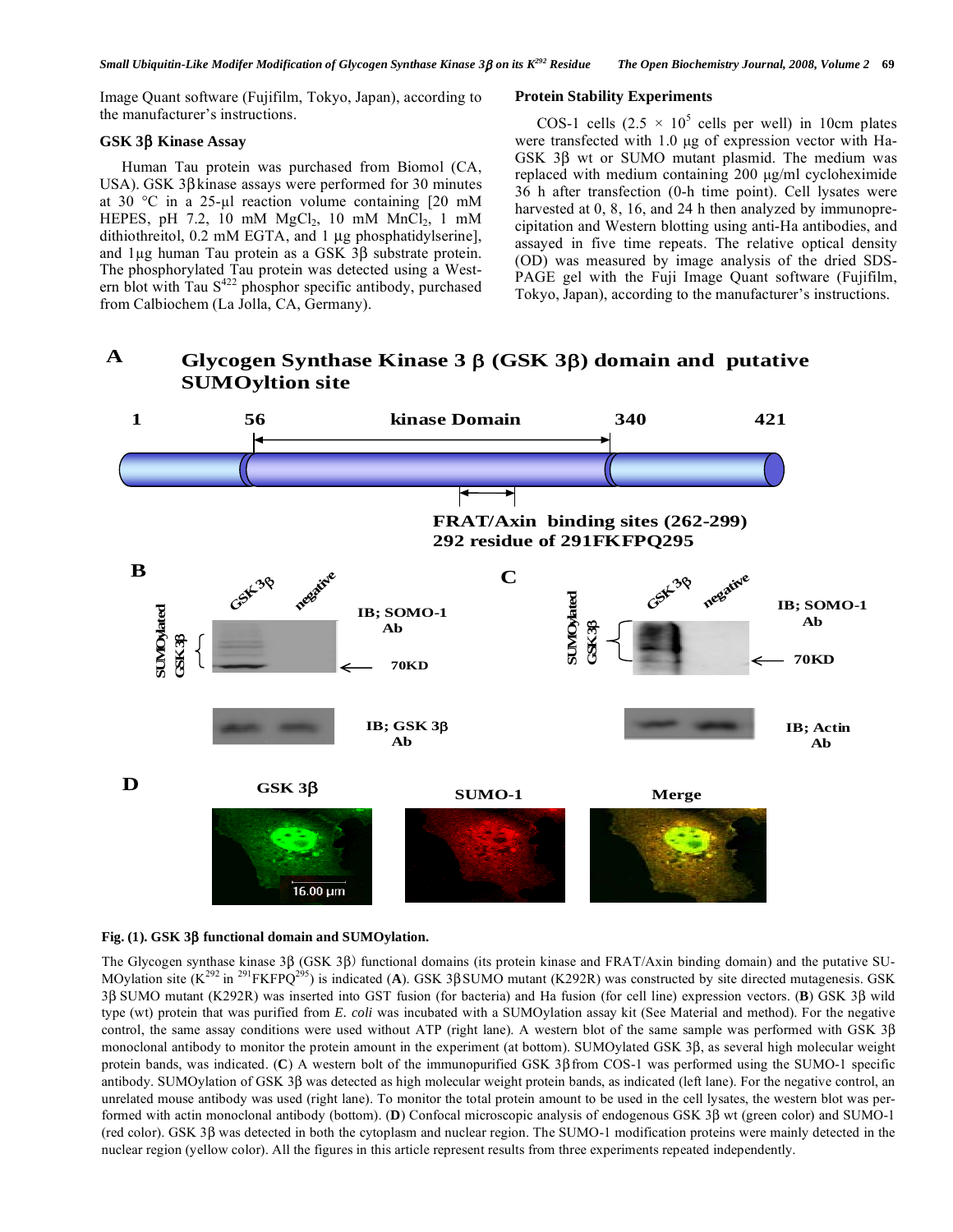## **FACS Analysis**

Ha-GSK 3β (wt), Ha-GSK 3β SUMO mutant (K292R), or pcDNA vector was transfected and the rate of apoptosis measured by Annexin V-PE apoptosis detection kit I (BD Biosciences, CA, USA), according to the manufacturer's instructions. Transfected Cells were washed twice in cold PBS and then resuspended in Binding buffer (0.01 M Hepes/NaOH (pH 7.4) 0.14 M Nacl, 2.5 mM CaCl<sub>2</sub>).  $1X10^5$ cells in 100 μl were transferred to 5ml culture tube and adde 5 μl of Annexin V-PE and 5 μl of 7-Amino-actinomycin D. The cells were vortexed gently and incubated for 15 min at 25 °C in the dark. 400  $\mu$ l of binding buffer was added to each tube. Within 1 hr, FACS was performed on a Coulter Epics Elite equipped with a gated amplifier and upgraded with enhanced system performance in The Core Facility of Chungbuk National University [20].

#### **RESULTS**

## SUMOylation of GSK 3β *In Vitro* and *In Vivo*

 Using computer analysis of the SUMOylation consensus sequence from GSK  $3\beta$ , two sites were found in the Cterminal domain  $(K^{292} \text{ in }^{291} \text{FKFPQ}^{295})$ , which is near by the Axin and FRAT binding domains (262-299aa), as shown in Fig.  $(1A)$  [22, 23]. Therefore, we predicted that GSK 3 $\beta$  is one of the SUMO modified (SUMOylation) proteins [3, 13]. To test our prediction, we constructed GSK  $3\beta$  SUMO mutant (K292R) which is indicated in Fig. (**1A**) below, by site directed mutagenesis. Both the GSK  $3\beta$  wild type (wt) and SUMO mutant (K292R) was inserted into Ha tagged expression vector (for eukaryotic cell) or GST fusion expression vector (for prokaryotic cell).

 Initially we performed the *in vitro* SUMOylation assay using GST-GSK 3β fusion protein purified from *E. coli* to determine whether SUMOylation of GSK  $3\beta$  occurred, as described in the Materials and Methods section [21], using a SUMO assay for GSK  $3\beta$  wt without ATP as a negative control (Fig. **1B**, right lane). The western blot of each sample was performed using GSK  $3\beta$  antibody to monitor the protein amount in the experiment (at bottom). As shown in Fig.  $(1B)$ , SUMOylated GSK 3 $\beta$  was detected, including several high molecular weight protein bands (left lane), suggesting that GSK 3β is one of SUMOylation proteins *in vitro*.

To confirm GSK  $3\beta$  SUMOylation in the cell, we performed a western bolt of the immunopurified GSK  $3\beta$  from COS-1 cells with SUMO-1 specific antibody, as described in the Materials and Methods section [21]. As shown in Fig.  $(1C)$ , SUMOylation of GSK 3 $\beta$  was detected as high molecular weight protein bands (left lane), similar to the results in Fig. (**1B**). An unrelated mouse antibody was used as a negative control (right lane). To monitor the total protein amount to be used in the cell lysates, western blot was performed with actin monoclonal antibody (Fig. **1C**, bottom). Therefore, the results depicted in Fig. (**1C**) also suggest that GSK  $3\beta$  was SUMOylated in COS-1 cells, which is consistent with the results in Fig. (**1B**).

 Confocal microscopy observation of COS-1 cells with GSK  $3\beta$  or SUMO-1 specific antibody was used to observe whether endogenous GSK  $3\beta$  undergoes SUMOylation in the cell. As shown in Fig.  $(1D)$ , GSK 3 $\beta$ , which was detected in both the cytoplasm and the nucleus, was merged with SUMO-1 in the nucleus. These results suggest that endogenous GSK  $3\beta$  in COS-1 was modified by SUMO-1, which is consistent with Fig. (**1B** and **C**). Interestingly, SUMOylation of GSK  $3\beta$  seems to be required for its nuclear localization (Fig. **1D**). Therefore, overall, these results (Fig. **1A**, **B**, **C**, and  $\bf{D}$ ) suggest that GSK 3 $\beta$  is one of the SUMOylation proteins.



**Fig.** (2). SUMOylation Site in GSK 3β.

(A) The purified GST-GSK 3 $\beta$  wt or GST-GSK 3 $\beta$  SUMO mutant (K292R) fusion protein was used as the substrate protein in the SUMOylation assay as described in the Materials and Methods section. The SUMOylation of GSK 3 $\beta$  wt was detected as a high molecular weight protein band (left lane), whereas its SUMO mutant was totally inhibited, as shown (right lane). (B) Ha –GSK 3 $\beta$  wt or Ha –GSK 3 $\beta$  SUMO mutant was transfected to COS-1 cells and immunoprecipitated with Ha mouse monoclonal antibody. The immunoprecipitants were subjected to the western bolt with SUMO-1, as described in the Materials and Methods section. The SUMOylation of GSK  $3\beta$  wt was indicated as several high molecular weight protein bands (left lane), whereas its SUMO mutant was totally inhibited (right lane). To monitor the GSK 3 $\beta$  protein expression, the immunoprecipitants were subjected to the western bolt with GSK 3 $\beta$  polyclonal antibody (bottom).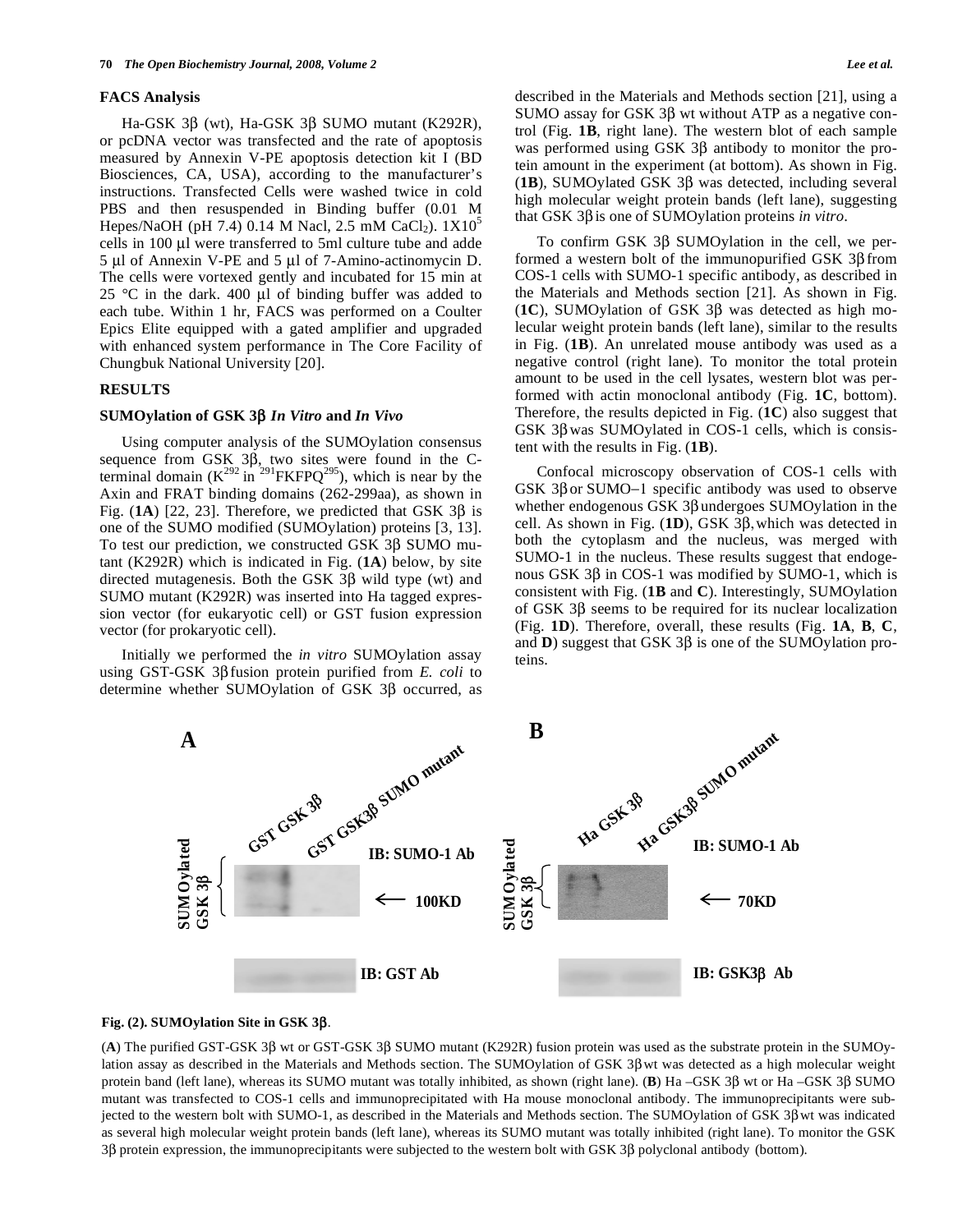## **SUMOylation Sites in GSK 3**-

As shown in Fig.  $(1A)$ , we predicted that  $K^{292}$  in  $(^{291}$ FKFPQ<sup>295</sup>) of GSK 3 $\beta$  was the putative SUMOylation sites based on consensus sequence analysis. To test our prediction, we performed the SUMOylation assay *in vitro* with GSK 3 $\beta$  SUMO mutant (K292R). We used GST fusion GSK  $3\beta$  (wt) or GSK 3 $\beta$  SUMO mutant, as the substrate protein. Western blotting of the same sample was performed with GST monoclonal antibody to monitor the amount of protein in the experiment (at bottom). We also performed the SU-MOylation assay using GST fusion, GSK 3 $\beta$  K292R mutant protein, and did not observe the SUMOylation of each mutant protein (data not shown). As shown in Fig. (**2A**), the SUMOylation of GSK  $3\beta$  SUMO mutant was not detected, whereas that of GST fusion GSK  $3\beta$  (wt) was observed. Therefore, our data suggested that  $K^{292}$  in  $(^{291}$ FKFPQ<sup>295</sup>) of GSK  $3\beta$  is the putative SUMOylation sites.

 To confirm our observation further, we performed a western bolt using the immunopurified Ha-GSK  $3\beta$  wt or Ha  $-GSK$  3 $\beta$  SUMO mutant (K292R) from COS-1 cells (Fig. **2B**), using the SUMO-1 specific antibody. To monitor the total protein amount to be used in the cell lysates, western blot was performed using GSK  $3\beta$  polyclonal antibody (bottom) (Fig. **2B**). As shown in Fig. (**2B**), SUMOylation of GSK  $3\beta$  wt was detected as high molecular weight protein

bands (right lane), whereas GSK  $3\beta$  SUMO mutant (K292R) was not. Thus, as indicated in Fig. (**2A** and **B**), these data suggest that SUMOylation of GSK 3 $\beta$  occurs on K<sup>292</sup> residue in  $^{291}$ FKFPO $^{295}$ .

## **Confocal Microscopic Analysis with GSK 3β SUMO Mutant**

 Next, we indented to determine the biological significance of SUMOylation on  $K^{292}$  of GSK 3 $\beta$ . Because the confocal microscopy results in Fig. (**1D**) suggested that SU-MOylation of GSK  $3\beta$  occur in the nuclear region, we first determined whether SUMOylation of GSK  $3\beta$  affects its subcellular localization. We performed the confocal microscopic analysis with Ha  $-GSK$  3 $\beta$  wt or the SUMO mutant construct, as described in Fig. (**1A**). The transfected Ha – GSK  $3\beta$  wt or Ha  $-GSK$   $3\beta$  SUMO mutant (K292R) was detected as green and the SUMO-1 position was detected as red using fluorescence microscopy (Fig. **3**). Similar to the results shown in Fig. (**1D**), SUMO-1 signals were mainly detected in the nucleus (Fig.  $3A$  middle lane). Ha -GSK  $3\beta$ wt was observed in both the cytoplasm and nucleus, similar to the results shown in Fig. (**1D**). However, the merged between GSK  $3\beta$  with SUMO-1 (yellow color) was detected in the nucleus and not the cytoplasm (Fig. **3A** right lane), suggesting that SUMOylation of GSK  $3\beta$  is related to its nuclear subcellular localization. This result also supports the idea

#### **Ha GSK 3**β **wt SUMO-1 Merge A**

16.00 µm

**Ha GSK 3**β **SUMO mutant SUMO-1 Merge B**





#### Fig. (3). Confocal microscopic analysis of GSK 3β wt or its SUMO mutant

Confocal microscopic analysis of transfected Ha  $-GSK 3\beta$  wt (A), Ha  $-GSK 3\beta$  SUMO mutant (K292R) (B) was performed to determine whether it merged with SUMO-1 (red color). All Ha –GSK 3 $\beta$  constructs were shown as green color. The transfected Ha -GSK 3 $\beta$  wt (detected in both the cytoplasm and the nucleus) merged (yellow) with SUMO-1 in the nucleus  $(A)$ . The transfected Ha –GSK 3 $\beta$  SUMO mutant was detected in the cytoplasm, but not in the nucleus (**B**). The SUMO-1 modification proteins were mainly detected in the nuclear region (B middle lane). GSK 3 $\beta$  SUMO mutant in which the SUMOylation site was eliminated was not merged with SUMO-1 in the nucleus (B right lane).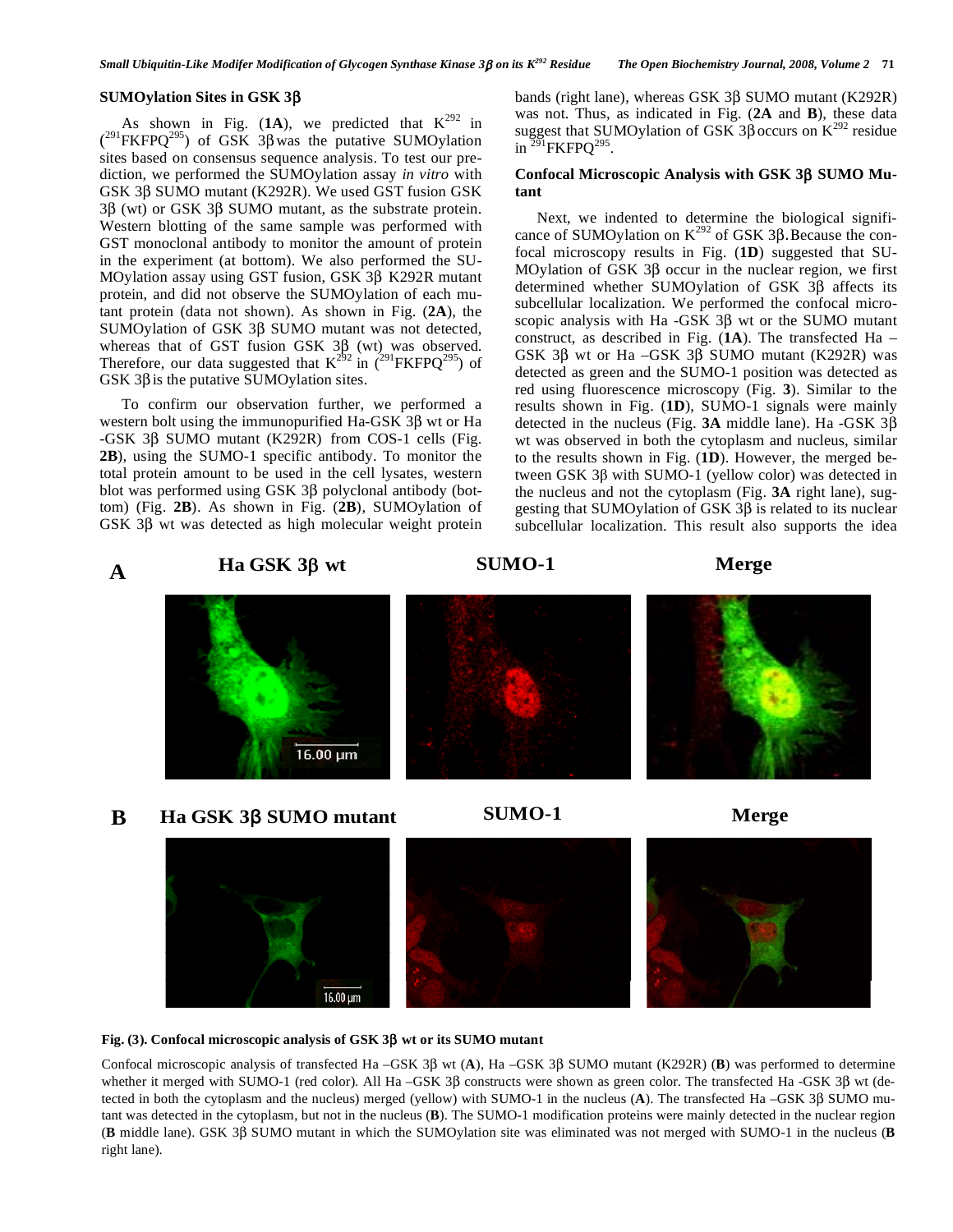that GSK  $3\beta$  is one of the SUMOylation proteins, consistent with the results presented in Fig. (**1D**).

Surprisingly, Ha  $-GSK$  3 $\beta$  SUMO mutant was mainly detected in the cytoplasm, not the nucleus, and was not merged (yellow color) with SUMO-1 in the nucleus (Fig. **3B** right lane). Therefore, these results suggested that SUMOylation of GSK  $3\beta$  is required for its nuclear localization, consistent with Fig. (**1D** and **3A**). Further, consistent with the results shown in Fig. (**2**), this result (Fig. **3B**) again confirmed that  $K^{292}$  of GSK 3 $\beta$  is SUMOylation sites by the confocal microscopic analysis.

## **SUMOylation of GSK 3 is Required for its Kinase Activation**

To further define the biological significance of GSK  $3\beta$ SUMOylation, we compared the kinase activity of GSK  $3\beta$ with that of the GSK 3 $\beta$  SUMO mutant. Each Ha –GSK 3 $\beta$ wt or its SUMO mutant (K292R) expression vector was transfected into COS-1 cells, and immunoprecipitated with Ha monoclonal Ab. To monitor the expression of Ha -GSK  $3\beta$  wt or GSK 3 $\beta$ SUMO mutants, western blot was performed with an anti-GSK  $3\beta$  antibody (Fig. **4A**). Because it has been reported that 216 tyrosine residue phosphorylation of GSK  $3\beta$  is required for its activation [17, 24], we monitored it with its 216 tyrosine phosphorylation specific antibody (Fig. **4B**). As shown in Fig. (**4B**), we observed that 216 tyrosine phosphorylation of the Ha  $-GSK 3\beta$  SUMO mutant was reduced compared to that of  $Ha - GSK$  3 $\beta$  wt (Fig. 3**B**), even though the expressed protein amount was almost same (Fig. **4A**). Next, we measured the kinase activity with its substrate protein Tau, because Ser 422 of human Tau is phosphorylated by GSK  $3\beta$  [25, 26]. As shown in Fig. (4C), we observed that the kinase activity of the GSK 3B SUMO mutant was reduced to half that of the GSK  $3\beta$  wt, consistent with its 216 tyrosine phosphorylation result (Fig. **3B**). Taken together, our data suggest that SUMOylation of GSK  $3\beta$ is also required for not only its 216 tyrosine phosphorylation, but also its kinase activity. To eliminate cell line specificity, we performed the experiment using NIH 3T3 cells and obtained the same results (data not shown).

#### **The Effect of GSK 3 SUMOylation on Protein Stability**

To evaluate the effect of SUMOylation on GSK  $3\beta$  protein stability, we performed the pulse-chase experiments as described in the Materials and Methods section. Each Ha - GSK  $3\beta$  (wt or SUMO mutant) expression vector was transfected into COS-1 cells and immunoprecipitated with Ha monoclonal Ab following cyclohexamide treatment (Fig. **5A**). GSK 3B proteins were chased for the indicated time periods (0, 8, 16, 24 hr), and then immunoprecipitated with a polyclonal anti- Ha antibody and subjected to SDS-PAGE followed by western blot with GSK  $3\beta$  antibody. To control the protein amount, we monitored the actin in each sample by western blotting (Fig. **5A**). The quantification of the pulse-chase experiment, as determined by image analysis of the dried SDS-PAGE gel using the Fuji Image Quant software, is shown in Fig. (**5B**). As shown in Fig. (**5**), the protein stability of the GSK  $3\beta$  wt was twice that of the GSK  $3\beta$ SUMO mutant, suggesting that SUMOylation on the  $K^{292}$  of GSK  $3\beta$  seems necessary for protein stability.



#### **Fig. (4). Kinase activity of GSK 3 wt or its SUMO mutant.**

The immunopurified Ha -GSK 3 $\beta$  wt or its SUMO mutant (K292R) protein with Ha Ab from COS-1 was immunoblotted with GSK 3 $\beta$  (A) or Anti- GSK 3 $\beta$  Tyr 216 phospho Ab polyclonal antibody (B). The relative optical density (OD), as determined by image analysis with the Fuji Image Quant software, is indicated below. The GSK  $3\beta$  kinase activity was measured using human Tau protein as a substrate (C).  $S^{422}$ residue phosphorylation of human Tau protein was detected with its specific antibody. The relative GSK 3B activity by image analysis with the Fuji Image Quant software is indicated below. Results shown are one of five repeated experiments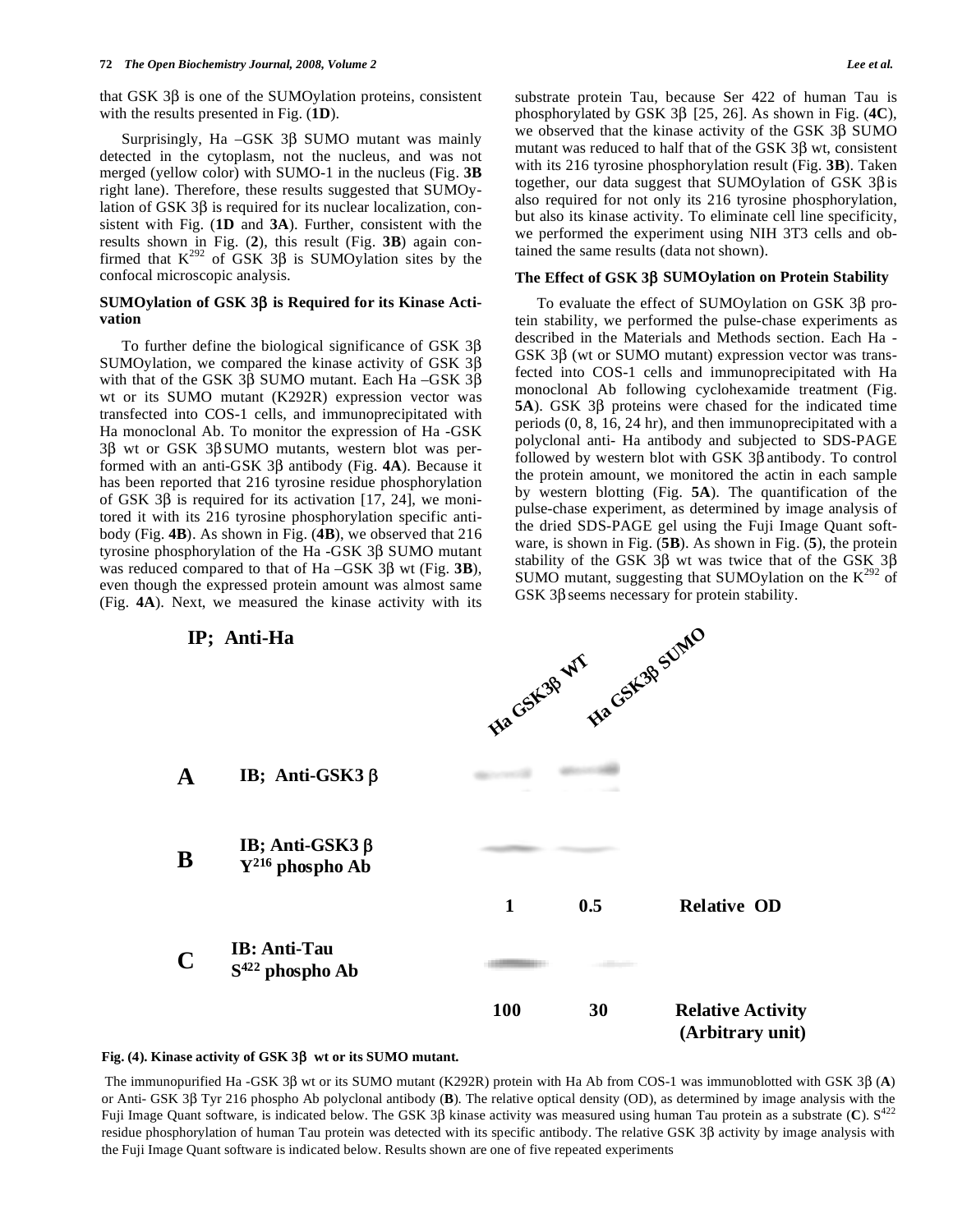

Fig. (5). Protein stability of GSK 3 $\beta$  wt and its SUMO mutant.

Ha –GSK 3B or GSK 3B SUMO mutant (K292R) was transfected into COS-1 cells and the cells treated with cyclohexamide. The GSK 3B proteins were chased for the indicated time periods. Ha–GSK 3 $\beta$  proteins were immunoprecipitated with a polyclonal anti-Ha antibody and subjected to SDS-PAGE followed by western blotting with a monoclonal GSK 3 $\beta$  antibody (A). To monitor the protein amount, an equal amount of cell lysate was subjected to western blotting with an actin antibody. Results shown are one of five repeated experiments. Quantification of the pulse-chase experiment is shown in (**B**) by image analysis with the Fuji Image Quant software.

## **The Effect of GSK 3 SUMOylation on Cell Viability**

 We measured cell viability using FACS analysis to determine whether SUMOylation on  $K^{292}$  of GSK  $3\beta$  influenced cell viability. As shown in Table 1, the FACS results indicate that the GSK  $3\beta$ SUMO mutant (K292R) increased the cell survival rate significantly compared to the Ha  $-GSK$  3 $\beta$  wt or pcDNA vector alone. Thus, GSK 3SUMO mutant was only less effective on apoptosis than the Ha  $-GSK 3\beta$  wt or pcDNA vector alone (Table 1).

Table 1. Cell viability of GSK 3 $\beta$  wt and its SUMO mutant.

| $GSK 3\beta$ construct    | Rate of apoptosis (%) Be FACS |
|---------------------------|-------------------------------|
| Ha-GSK3 $\beta$ (wt)      | $25 + -3$                     |
| Ha-GSK3 $β$ (SUMO mutant) | $5 +/- 2$                     |
| pcDNA (vector only)       | $10 + -2$                     |

Ha -GSK  $3\beta$  (wt) or (SUMO mutant, K292R) or pcDNA vector was transfected and the rate of apoptosis measured by FACS. Ha -GSK  $3\beta$  SUMO mutant (K292R), which was dominantly localized in the cytoplasm, promoted cell survival (but not cell apotosis) when compared to GSK  $3\beta$  wt constructs. Results shown are the average of five repeated experiments. For details, see the Materials and Methods section.

 In summary, our results indicate that SUMOylation on  $K^{292}$  of GSK 3 $\beta$  regulates protein stability, kinase activity, nuclear localization, and cell apoptosis. Therefore, our observations suggest that SUMOylation is a GSK  $3\beta$  functional modification for its regulation.

## **DISCUSSION**

Because GSK  $3\beta$  is a multi-functional protein kinase that may regulate biological functions, such as embryonic development, metabolism, tumorigenesis, and cell death, by regulation of many intracellular signaling pathways through phosphorylation substrates, such as  $\beta$ -catenin, the characterization of GSK  $3\beta$  modification is essential to understand its function and regulation [15-17].

To understand the modification of GSK  $3\beta$ , we first tested whether GSK  $3\beta$  is a SUMOylated protein or not. After computer analysis of the SUMOylation motif indicated that GSK  $3\beta$  seems to be SUMOyalted, we confirmed that GSK  $3\beta$  is one of the SUMOylated proteins by conducting a SUMOylation assay, and through confocal microscopy analysis (Fig. **1D** and **3**). After confirming that GSK  $3\beta$  is a SUMOylated protein, we intended to know which lysine residues of GSK  $3\beta$  are SUMOylated. To do so, we per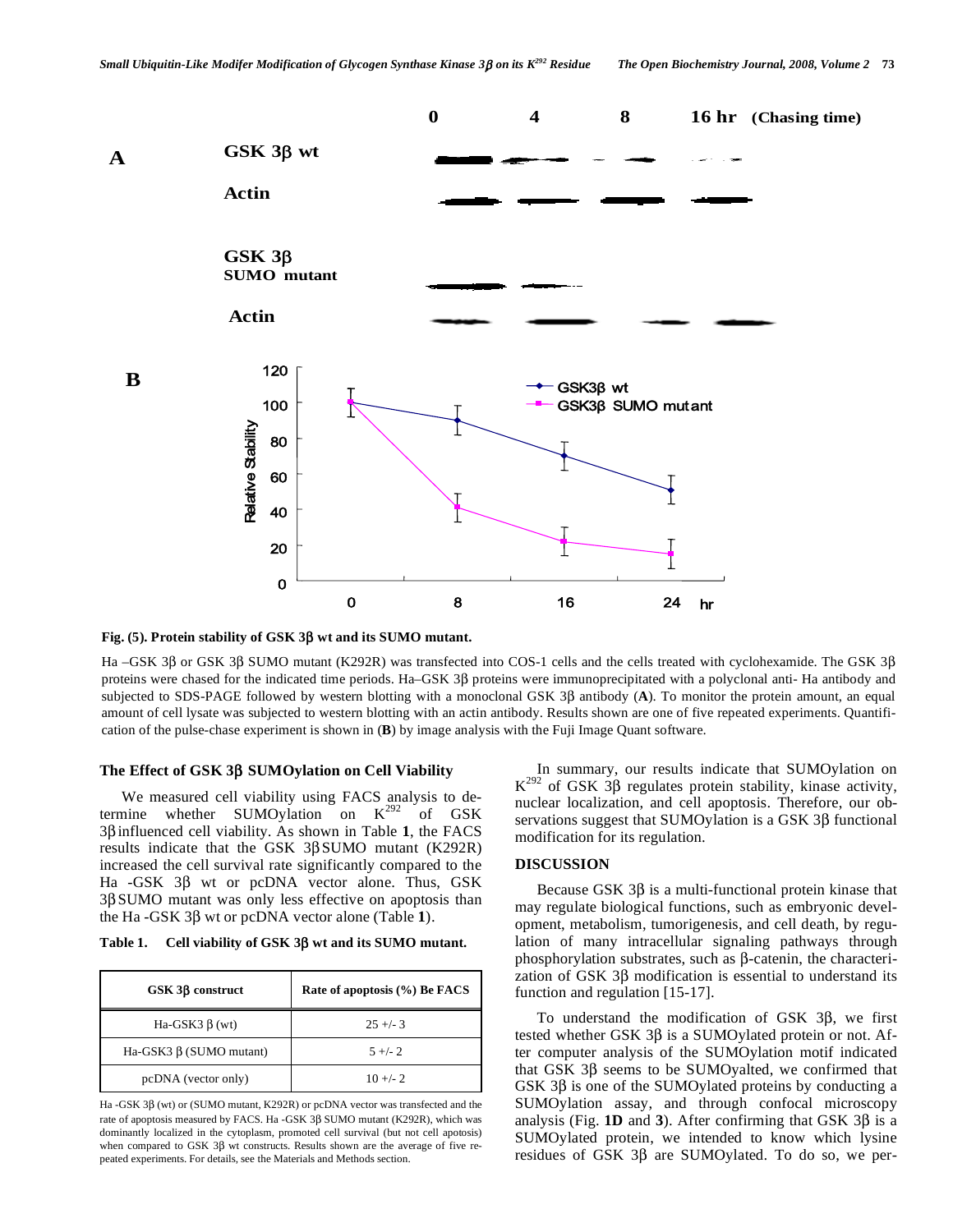formed site directed mutagenesis using computer SUMOyaltion consensus motif analysis (Fig. **1A**) and found that SUMOylation occurs on the  $K^{292}$  in <sup>291</sup>FKFPQ<sup>295</sup> of GSK 3 $\beta$ (Fig. **2** and **3**). Next, to identify the biological significance of GSK 3 $\beta$  SUMOylation, we compared its protein kinase activity, subcellular localization, and stability with those of the GSK 3 $\beta$ SUMO mutant and found that SUMOylation of GSK 3 $\beta$  affected its biological roles, including protein kinase activity, subcellular localization, stability, and cell viability. (Fig. **3-5**, Table **1**). Therefore, although the molecular mechanism underlying GSK 3ß SUMOylation and its regulation remain unknown, our data suggest that SUMOylation occurs on GSK  $3\beta$  protein as a novel posttranslational step for GSK 3 $\beta$  functional regulation. Further studies are essential to elucidate the molecular mechanism involved in GSK 3 $\beta$  mediated signal transductions through SUMOylation. In particular, it will be important to determine exactly when and where SUMOylation of GSK  $3\beta$  occurs, as well as how it is regulated, because GSK  $3\beta$  is involved in a variety of human diseases, including cancer and Alzheimer's [22, 23, 27-29].

 It has been reported that SUMO-1 (but not SUMO-2, 3 and 4) monomerically conjugates the  $\varepsilon$  amino group of the K residue in SUMO-1 acceptor consensus sequences [1, 2, 12, 30]. As shown in Fig. (**1B** and **C**), however, the SUMOylation of GSK  $3\beta$  wt was detected as several high molecular weight protein bands (~200 kD), which indicates that multiple SUMOylation on several other K residues of GSK  $3\beta$ occurred. Even though SUMO forms a homo or hetero dimmer in the cell, SUMOyaltion by other SUMO isotypes (SUMO-2, 3 and 4) may be excluded in this experiment, because SUMO-1 monoclonal antibody was used. We noticed several K residues in GSK  $3\beta$  where multiple SUMOylation was possible on GSK  $3\beta$  by SUMO-1 [31]. However, it is presently unclear why SUMOylation of GSK  $3\beta$  occurs as high molecular weight protein bands *in vivo and in vitro* in SUMOylation assays conducted using SUMO-1 specific antibody.

Our identification of and  $K^{292}$  residue of GSK 3 $\beta$  as targets for the majority of SUMOylation will help determine whether it plays a role in the normal  $\beta$  catenin degradation assembly. Phosphorylation of  $\beta$ -catenin by GSK 3 $\beta$  has been shown to be facilitated by the scaffold protein axin and is inhibited either by GSK3-binding protein (GBP), also known as Frat (Frequently rearranged in advanced T-cell lymphomas), or by Dishevelled [22, 23, 27-29]. Thus, basing on our results, which indicate that the GSK  $3\beta$ SUMO mutant promotes cell survival (Table **1**), it seems that the GSK  $3\beta$  SUMO mutant facilitates its dissociation with axin but facilitates association with GBP/Frat or Dishevelled (thus staying in the cytoplasm), resulting in inhibition of phosphorylation of  $\beta$ -catenin and its ubiquitin-mediated proteolysis. SUMOylation on the  $K^{292}$  residue of GSK 3 $\beta$  seems to regulate not only protein interaction with Frat/Axin, but also its activation. SUMOylation on the  $K^{292}$  residue of GSK 3 $\beta$ also seems to be one of the cell death signals (Table **1**), resulting from the increase of its protein stability and nuclear localization (Fig. **1D**, Fig. **3**). Therefore, we speculated that because GSK  $3\beta$  is one of the major effectors of Wnt signaling [15, 16, 17], SUMOylation on the  $K^{292}$  residue of GSK  $3\beta$  affected cell survival (Table 1). Even though it is unknown how SUMOylation of GSK 3ß regulates phosphorylation of its substrates, such as  $\beta$ -catenin, we are now evaluating the effect of GSK  $3\beta$  SUMOylation on phosphorylation of  $\beta$ -catenin, its stability and Wnt signaling.

It is presently unknown how GSK  $3\beta$  is transported in the nuclear region, where SUMOylation occurs. Since GSK  $3\beta$ is known as a cytoplasmic and nuclear protein [32, 33], GSK  $3\beta$  seems to have its own nuclear localization sequence (NLS) or nuclear export sequence (NES). We did not notice any NLS or NES consensus sequence homology around the SUMOylation site,  $K^{292}$  [34-36]. However, we can not rule out the possibility that our GSK  $3\beta$  SUMO mutant (K292R) influences its own NLS or NES function directly or indirectly, because of the diversity of the NLS or NES consensus sequence [34, 35].

 Even though it has been reported that accumulation of GSK  $3\beta$  in the nucleus is related to the cell cycle, we do not presently know whether our results regarding GSK  $3\beta$  nuclear localization and its SUMOylation is related to cell cycle regulation [32, 33]. It has been demonstrated that Akt, which is activated by phosphatidylinositol 3-kinase (PI3K) signaling, phosphorylates GSK 3 $\beta$  on S<sup>9</sup>, thereby inactivating it [18, 19]. Our preliminary data suggested that phosphorylation of GSK 3 $\beta$  on S<sup>9</sup> seems to be unrelated to SUMOylation (data not shown), however it is still unknown what types of cell signals stimulate SUMOylation of GSK 3 $\beta$  on  $K^{292}$ . Even though we performed the experiment using NIH 3T3 cells and observed the same results as described above, due to the possibility of cell line specificity, we can not say for certain that SUMOylation of GSK 3 $\beta$ on K<sup>292</sup> regulates its kinase activity, subcellular localization, protein stability, and apoptosis in normal cells. Further, we can not rule out the possibility that the mutation on  $K^{292}$  of GSK 3 $\beta$  affect directely on its protein kinase activity, regardless of its SUMOylation.

 E1 enzyme, E2 SUMO-conjugating enzyme, and E3 SUMO ligases involved in GSK  $3\beta$ SUMOylation still remain to be characterized and there mechanism identified. Therefore, more studies will be required to elucidate the physiological significance of SUMOylation on  $K^{292}$  residue of GSK  $3\beta$ . Because lysine serves as the attachment site for several modifications, including ubiquitination, acetylating, and methylamine [37], it seems important that multiple SU-MOylation on other lysine residues of GSK  $3\beta$ , which is trigged by SUMOylation on the  $K^{292}$  residue, also plays a role by antagonizing other post-translational modifications. Because the half-life of the GSK  $3\beta$  SUMO mutant was reduced compared to that of the GSK  $3\beta$  wt (Fig. 5), we speculated that the GSK  $3\beta$  SUMO mutant is more ubiqutinized than that of the GSK  $3\beta$  wt. However, the relationship between SUMOyaltion and ubiquitinization (or other modification) of GSK  $3\beta$  also remains to be characterized.

 Currently, four SUMO subtypes (SUMO-1, 2, 3 and 4) have been identified [5, 14, 38]. The SUMOylation consensus sequences for each subtype are known to be the same as SUMO-1 ( $\Phi$ KxE/D, where  $\Phi$  represents L, I, V or F and x is any amino acid) [11-13]. However, the  $K^{292}$  residue in <sup>291</sup>FKFPQ<sup>295</sup>of GSK 3 $\beta$  does not belong to the exact SU-MOylation consensus sequences ( $\Phi$ KxE/D, where  $\Phi$  represents L, I, V or F and x is any amino acid). We do not presently know how great an effect the difference between the GSK  $3\beta$ amino acid sequence and the consensus sequences has on SUMOylation. Therefore, the SUMO subtypes that modify GSK 3 $\beta$  should be characterized, and the SUMOyla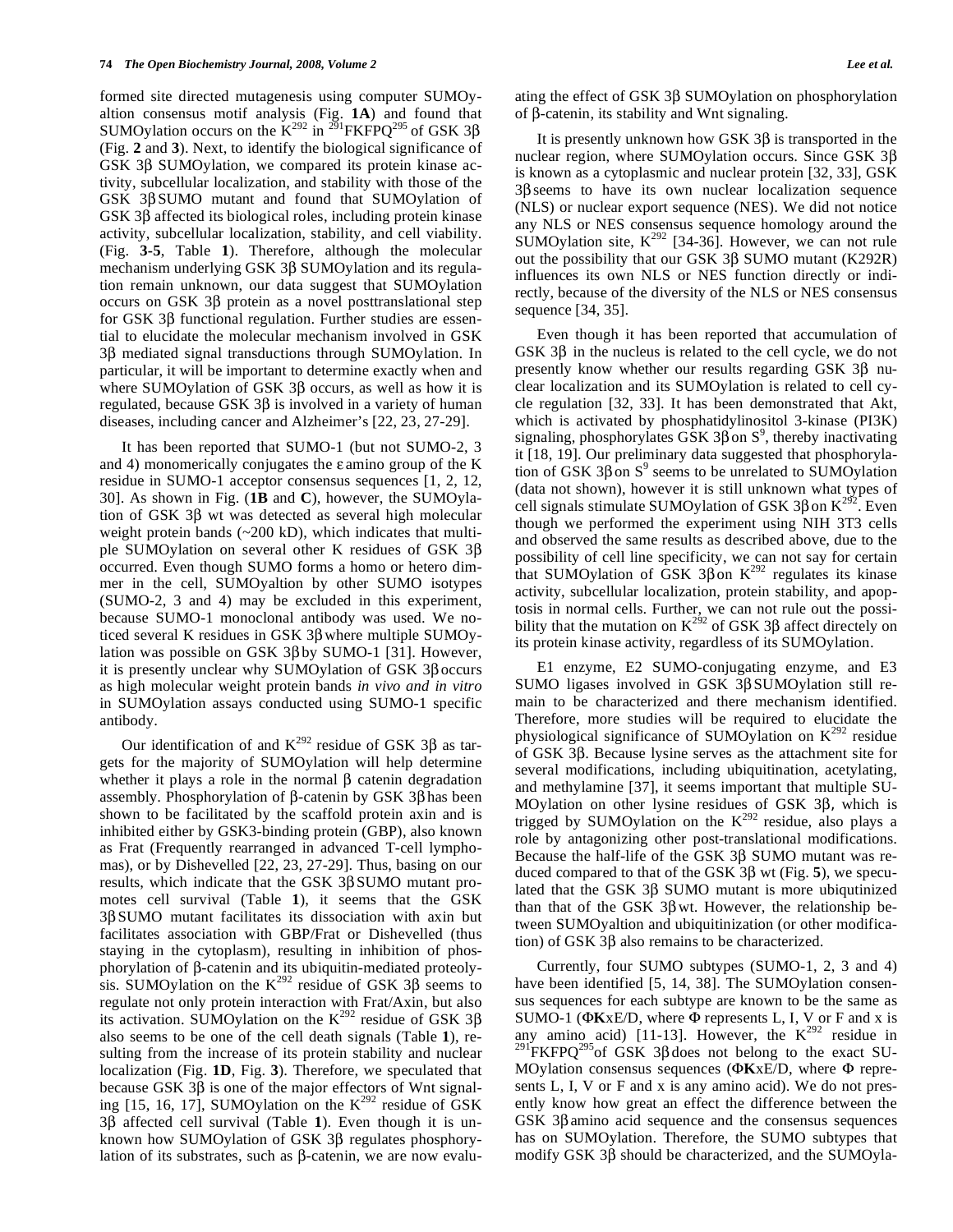tion subtype that controls each specific GSK 3B function should be determined.

 In conclusion, point mutagenesis analysis suggested that SUMOylation of GSK  $3\beta$  occurs on its  $K^{292}$  residue, which is overlapped with the Frat or Axin binding domain by SUMO-1 (Fig.  $1$ A), and SUMOylation of GSK  $3\beta$  promotes its nuclear localization and protein stability, resulting in the stimulation of cell apoptosis. Overall, our results suggest that SUMOylation on the  $K^{292}$  residue of GSK 3 $\beta$  may be a new GSK  $3\beta$  regulation mechanism for kinase activity, subcellular localization, protein stability, and apoptosis. Our findings may also provide a new intervention clue to cure the many human diseases caused by the abnormal regulation of GSK  $3\beta$  mediated signal transductions, such as cancers, diabetes, and Alzheimer's disease.

## **ACKNOWLEDGMENT**

 This work was supported by KOSEF Grant (R01-2006- 000-10167-0) to SSK. We appreciated The Core Facility of Chungbuk National University.

#### **REFERENCES**

- [1] Gill, G. SUMO and ubiquitin in the nucleus: different functions, similar mechanisms? *Genes Dev*., **2004**, *18*, 2046-2059.
- [2] Wilson, VG.; Rangasamy, D. Intracellular targeting of proteins by sumoylation. *Exp*. *Cell Res*., **2001**, *271*, 57-65.
- [3] Dorval, V.; Fraser, P.E. Small ubiquitin-like modifier (SUMO) modification of natively unfolded proteins Tau and alphasynuclein. *J*. *Biol*. *Chem*., **2006**, *281,* 9919-9924
- [4] Kikuchi, A.; Kishida, S.; Yamamoto, H. Regulation of Wnt signaling by protein-protein interaction and post-translational modifications. *Exp*. *Mol*. *Med*., **2006**, *38*, 1-10.
- [5] Melchior, F.; Hengst L. SUMO-1 and p53. *Cell Cycle*, **2002**, *1*, 245-249.
- [6] Boggio, R.; Colombo, R.; Hay, R.T.; Draetta, G.F.; Chiocca, S. A mechanism for inhibiting the SUMO pathway. *Mol*. *Cell*, **2004**, *16,* 549-561.
- [7] Pichler, A.; Gast, A.; Seeler, J.S.; Dejean, A.; Melchior, F. The nucleoporin RanBP2 has SUMO1 E3 ligase activity. *Cell*, **2002**, *108*, 109-120.
- [8] Kagey, M.H.; Melhuish, T.A.; Wotton, D. The polycomb protein Pc2 is a SUMO E3. *Cell*, **2003**, *113*: 127-137.
- [9] Bischof, O.; Schwamborn, K.; Martin, N.; Werner, A.; Sustmann, C.; Grosschedl, R.; Dejean, A. The E3 SUMO ligase PIASy is a regulator of cellular senescence and apoptosis. *Mol*. *Cell*, **2006**, *22,* 783-794.
- [10] van Waardenburg, R.C.; Duda, D.; M.; Lancaster, C.S.; Schulman, B.A.; Bjornsti, M.A. Distinct functional domains of Ubc9 dictate cell survival and resistance to genotoxic stress. *Mol*. *Cell Biol*., **2006**, *26,* 4958-4969.
- [11] Duprez, E.; Saurin, A.J.; Desterro, J.M.; Lallemand-Breitenbach, V.; Howe, K.; Boddy, M.N.; Solomon, E.; de The, H.; Hay, R.T.; Freemont, P.S. SUMO-1 modification of the acute promyelocytic leukemia protein PML: implications for nuclear localization. *J*. *Cell Sci*., **1999**, *112*, 381-393.
- [12] Sampson, D.A.; Wang, M.; Matunis, M.J. The small ubiquitin-like modifier-1 (SUMO-1) consensus sequence mediates Ubc9 binding and is essential for SUMO-1 modification. *J*. *Biol*. *Chem*., **2001**, *276*, 21664-21669.
- [13] Yang, S.H.; Galanis, A.; Witty, J.; Sharrocks, A.D. An extended consensus motif enhances the specificity of substrate modification by SUMO. *EMBO J*., **2006**, *25,* 5083-5093.
- [14] Zhang, H.; Saitoh, H.; Matunis, M.J. Enzymes of the SUMO modification pathway localize to filaments of the nuclear pore complex. *Mol*. *Cell Biol*., **2002**, *22*, 6498-6508.
- [15] Cadigan, K.M.; Liu, YI. Wnt signaling: complexity at the surface. *J*. *Cell*. *Sci*., **2006**, *119,* 395-402.
- [16] Kikuchi, A.; Yamamoto, H.; Kishida, S. Multiplicity of the interactions of Wnt proteins and their receptors. *Cell Signalling*, **2007**, *19*, 659-671.
- [17] Doble, B.W.; Woodgett, J.R. GSK-3: tricks of the trade for a multitasking kinase. *J*. *Cell Sci*., **2003**, *116*, 1175-1186.
- [18] Moule, S.K.; Welsh, G.I.; Edgell, N.J.; Foulstone, E.J.; Proud, C.G..; Denton, R.M. Regulation of protein kinase B and glycogen synthase kinase-3 by insulin and beta-adrenergic agonists in rat epididymal fat cells. Activation of protein kinase B by wortmanninsensitive and -insensitive mechanisms. *J*. *Biol*. *Chem*., **1997**, *272,* 7713-7719.
- [19] Delcommenne, M.; Tan, C.; Gray, V.; Rue, L.; Woodgett, J.; Dedhar, S. Phosphoinositide-3-OH kinase-dependent regulation of glycogen synthase kinase 3 and protein kinase B/AKT by the integrin-linked kinase. *Proc*. *Natl*. *Acad*. *Sci*. *USA*, **1998**, *95*, 11211- 11216.
- [20] Chun, J.; Kwon, T.; Lee, E.J.; Kim, C.H.; Han, Y.S.; Hong, S.K.; Hyun, S.; Kang, S.S. 14-3-3 Protein mediates phosphorylation of microtubule-associated protein GSK3 b by serum- and glucocorticoid-induced protein kinase 1. *Mol*. *Cells*, **2004**, *18*, 360-368.
- [21] Lee, E.J.; Hyun, S.H.; Chun, J.; Ahn, H R.; Kang, S.S. Facilitation of SUMO (Small Ubiquitin-like Modifier) Modification at Tau 340-Lys Residue (a Microtubule- associated protein) through phosphorylation at 214-Ser residue. *Int*. *Biosci*., **2007**, *11*, 39-50.
- [22] Thomas GM, Frame S, Goedert M, Nathke I, Polakis P, Cohen PA. GSK3-binding peptide from FRAT1 selectively inhibits the GSK3 catalysed phosphorylation of axin and beta-catenin. *FEBS Lett.,* **1999**, *458*, 247-251.
- [23] Farr GH, 3rd Ferkey DM, Yost C, Pierce SB, Weaver C, Kimelman D. Interaction among GSK-3, GBP, axin, and APC in Xenopus axis specification. *J Cell Biol.,* **2000**, *148*, 691-702.
- [24] Hughes K, Nikolakaki E, Plyte SE, Totty EF, Woodgett JR. Modulation of glycogen synthase kinase-3 family by tyrosine phosphorylation. *EMBO J*., **1993**, *12*, 803-808.
- [25] Hanger, D.P.; Hughes, K.; Woodgett, J.R.; Brion, J.P.; Anderso, R.H.; Reith, A.D. Gycogen synthase kinase-3 induces Alzehimer's disease-like phosphorylation of tau: generation of paired helical filament epitopes and neuronal localization of the kinase. *Neuro*. *Sci*. *Lett*., **1992**, *147,* 58-62.
- [26] Sengupta, A.; Novak, M.; Grundke-Iqbal, I.; Iqbal, K. Regulation of phosphorylation of tau by cyclin-dependent kinase 5 and glycogen synthase kinase-3 at substrate level. *FEBS Lett*., **2006***, 580*, 5925-5933.
- [27] Dajani, R.; Fraser, E.; Roe, S.M.; Yeo, M.; Good, V.M.; Thompson,V.; Dale, T.C.; Pearl, L.H. Structural basis for recruitment of glycogen synthase kinase 3beta to the axin-APC scaffold complex. *EMBO J*., **2003**, *22*, 494-501.
- [28] Chou, H.Y; Howng, S.L.; Cheng, T.S.; Hsiao, Y.L.; Lieu, A.S.; Loh, J.K.; Hwang, S.L.; Lin, C.C.; Hsu, C.M.; Wang, C.; Lee, C.I.; Lu, P.J.; Chou, C.K.; Huang, C.Y.; Hong, YR. GSKIP is homologous to the Axin GSK3beta interaction domain and functions as a negative regulator of GSK3beta. *Biochemistry*, **2006**, *45*, 11379- 11389.
- [29] Fujii, N.; You, L.; Xu, Z.; Uematsu, K.; Shan, J.; He, B.; Mikami, I.; Edmondson, L.R.; Neale, G.; Zheng, J, Guy, R.K., Jablons, D.M. An antagonist of dishevelled protein-protein interaction suppresses beta-catenin-dependent tumor cell growth. *Cancer Res*., **2007**, 67: 573-579.
- [30] Hietakangas, V.; Anckar, J.; Blomster, H.A.; Fujimoto, M.; Palvimo, J.J.; Nakai, A.; Sistonen, L. PDSM, a motif for phosphorylation-dependent SUMO modification. *Proc Nat l*. *Acad*. *Sci*. *USA*, **2006**, *103*, 45-50.
- [31] Friedhoff, P.; von Bergen, M.; Mandelkow, E.M.; Mandelkow, E. Structure of GSK3 b protein and assembly into paired helical filaments. *Biochim*. *Biophys*. *Acta*, **2000**, *1502*, 122-132.
- [32] Diehl, J.A.; Cheng, M.; Roussel, M.F.; Sherr, C.J. Glycogen synthase kinase-3beta regulates cyclin D1 proteolysis and subcellular localization. *Genes Dev*., **1998**, *12*, 2929-3511.
- [33] Litovchick, L.; Chestukhin, A.; DeCaprio, J.A. Glycogen synthase kinase 3 phosphorylates RBL2/p130 during quiescence*. Mol*. *Cell Biol*., **2004**, *24*, 8970-8980.
- [34] Moroianu, J. Nuclear import and export pathways. *J*. *Cell Biochem*., **1999**, *33*, 76-83.
- [35] Schwoebel, E.D.; Moore, M.S. The control of gene expression by regulated nuclear transport. *Essays Biochem*., **2000**, *36*, 105-113.
- [36] Lee, B.J.; Cansizoglu, A.E.; Suel, K.E.; Louis, T.H.; Zhang, Z.; Chook, Y.M. Rules for nuclear localization sequence recognition by karyopherin beta 2. *Cell*, **2006***, 126*, 543-558.